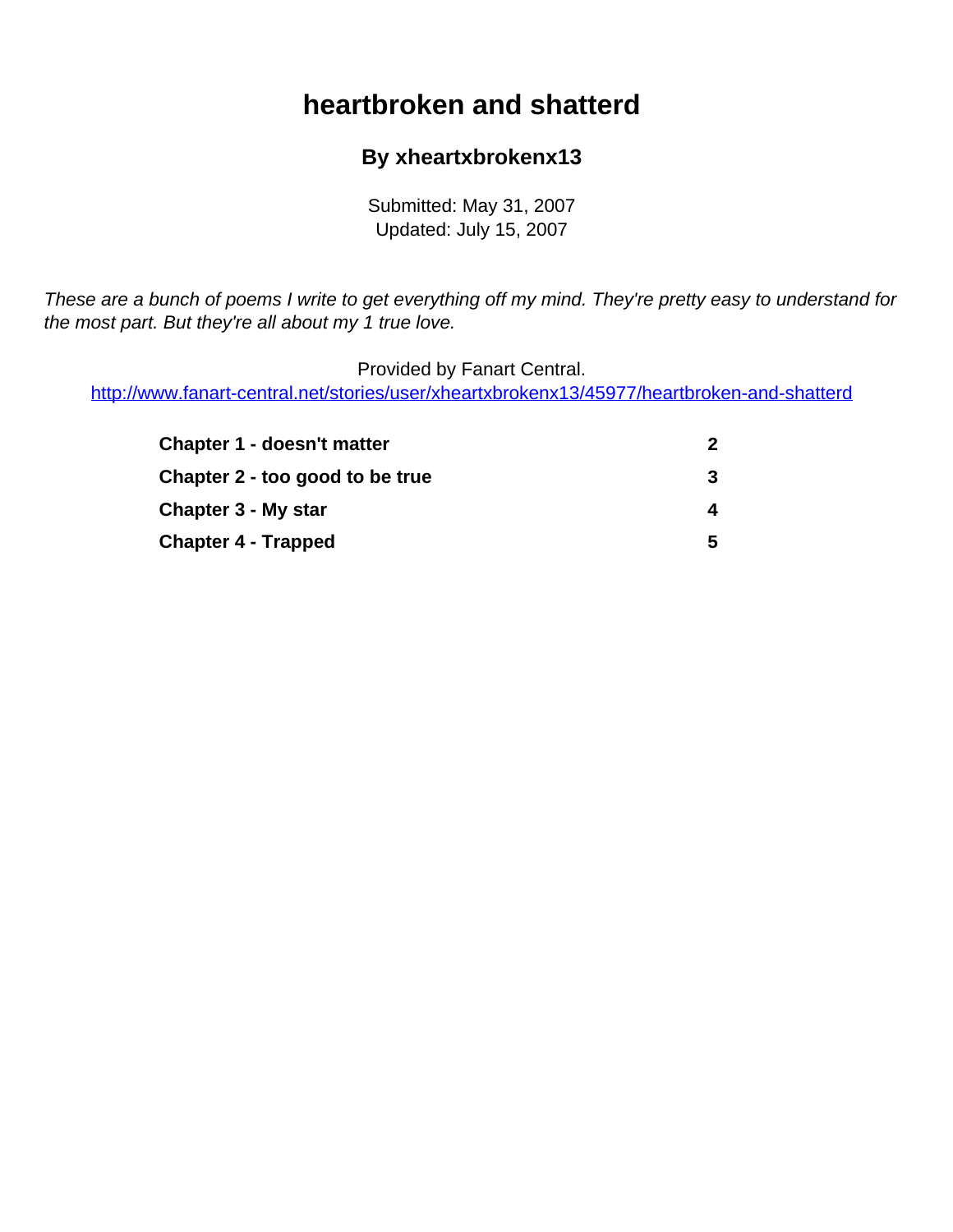### **1 - doesn't matter**

<span id="page-1-0"></span>It doesn't matter if I try and move on, You'll always somehow be RIGHT there.

It doesn't matter if someone stitches up my lil' broken heart, I'll think of you, shed a tear, and it'd shatter for the zillionth time.

It doesn't matter if I continue hiding everything with smiles and laughs and stupid jokes, I still cry myself to sleep everynight.

It doesn't matter if I die, You know why? Cuz you could care LESS!!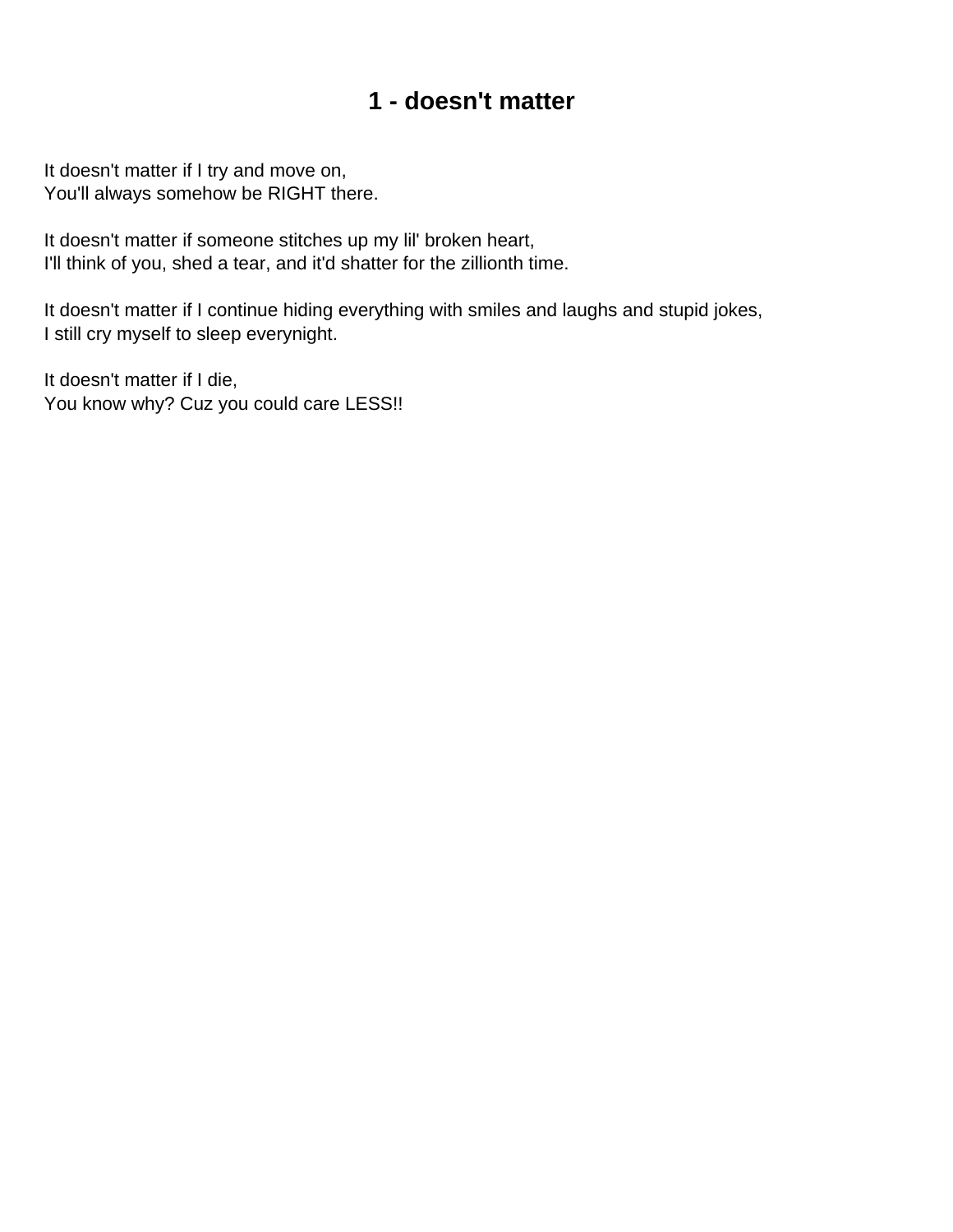# **2 - too good to be true**

<span id="page-2-0"></span>As I walk down the dark ally way home, I see your figure at the end of the pathway. Butterflies start fluttering in my stomach; But I'll roll my eyes and keep walking. Knowing its just a figure in my imagination.

As I continue down the dark ally way, Your figure stays at the end. The butterflies in my stomach flutter faster. I'll shed a tear, I roll my eyes; And I'll keep walking.

Five feet away from the end,

Your figure still there, infact I can almost see your face.

Crying tear by tear,

Running towards you, ready to jump in your arms.

Thinking, "you're here for me!..finally!"

I reach the end of the ally and your entire figure swept past me with no trace.

All I could feel was the cold air rush by on my face.

As I walk down the dark street home, I whisper to myself: "I knew it was too good to be true."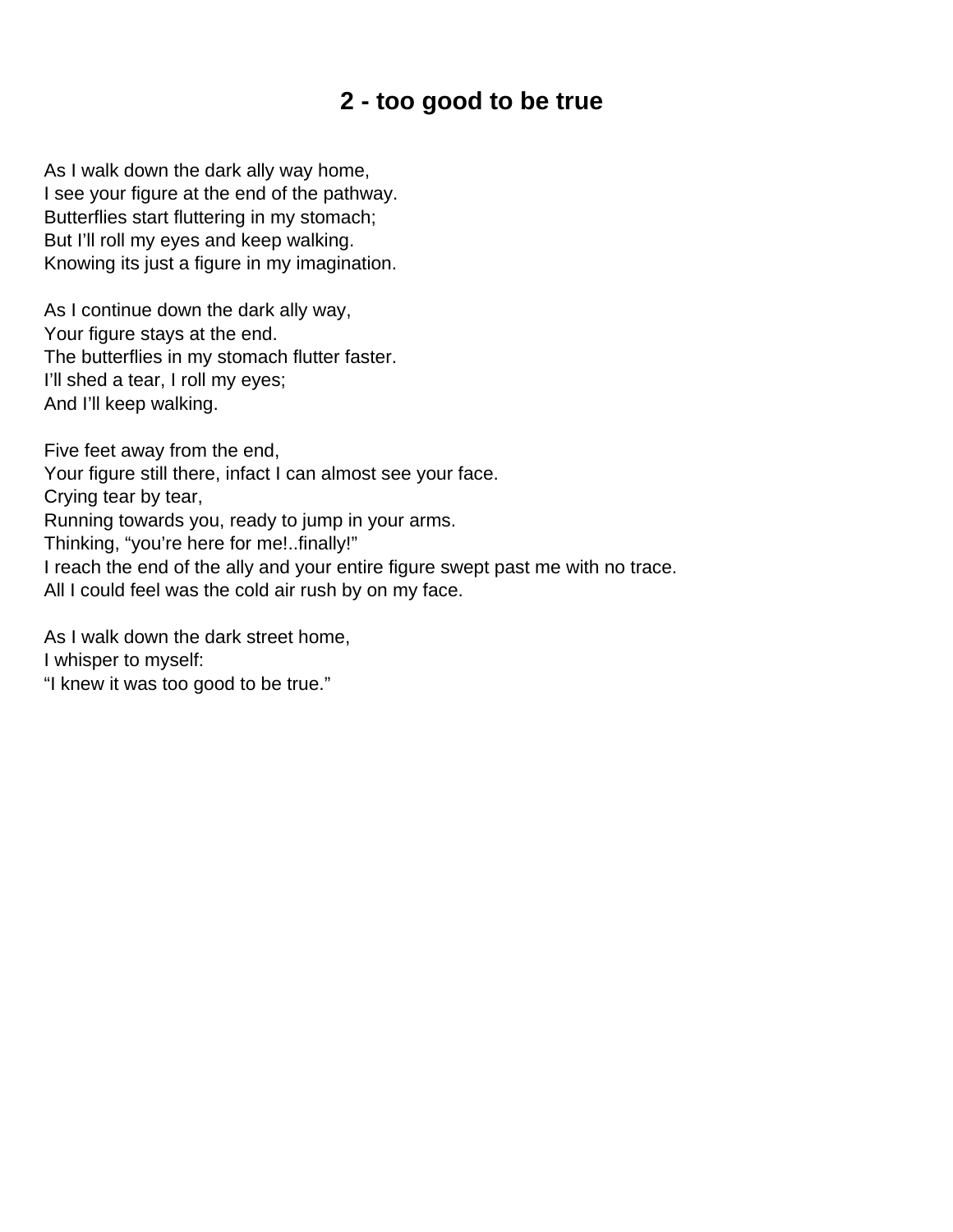### **3 - My star**

<span id="page-3-0"></span>I'll lay on the ground at night, feeling free for once in my life. Then I'll look up at the night sky, And I'll cry.

When I look up at the millions of shinning beautiful stars, One shines brighter than all the rest, Something about it, just sets it apart and somehow makes it the best.

Just like that one star, you're the one shinning in my heart. Just that little something, makes you the best.

I'll close my eyes, Out of everyone I know, You're the one I see.

I think about you before I fall asleep, I continue living and breathing just to see you, I dream about you just about every night.

So I shed a tear, Get up, And walk away.

Knowing you don't do the same. Questioning if you truly do love me. And continue breathing for you, my star.